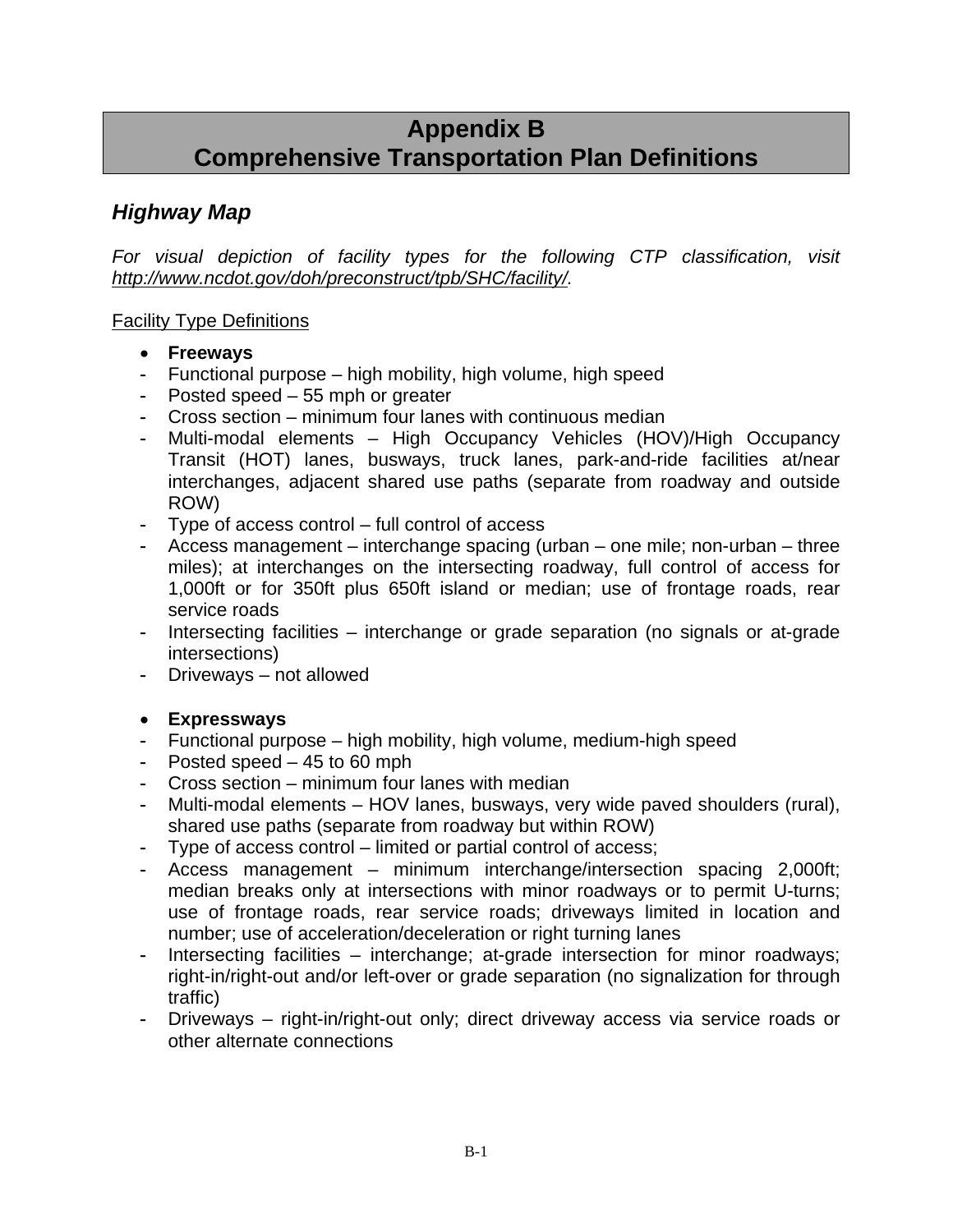### • **Boulevards**

- Functional purpose moderate mobility; moderate access, moderate volume, medium speed
- Posted speed 30 to 55 mph
- Cross section two or more lanes with median (median breaks allowed for Uturns per current NCDOT *Driveway Manual*
- Multi-modal elements bus stops, bike lanes (urban) or wide paved shoulders (rural), sidewalks (urban - local government option)
- Type of access control limited control of access, partial control of access, or no control of access
- Access management two lane facilities may have medians with crossovers, medians with turning pockets or turning lanes; use of acceleration/deceleration or right turning lanes is optional; for abutting properties, use of shared driveways, internal out parcel access and cross-connectivity between adjacent properties is strongly encouraged
- Intersecting facilities at grade intersections and driveways; interchanges at special locations with high volumes
- Driveways primarily right-in/right-out, some right-in/right-out in combination with median leftovers; major driveways may be full movement when access is not possible using an alternate roadway

#### • **Other Major Thoroughfares**

- Functional purpose balanced mobility and access, moderate volume, low to medium speed
- Posted speed 25 to 55 mph
- Cross section four or more lanes without median
- Multi-modal elements bus stops, bike lanes/wide outer lane (urban) or wide paved shoulder (rural), sidewalks (urban)
- Type of access control no control of access
- Access management continuous left turn lanes; for abutting properties, use of shared driveways, internal out parcel access and cross-connectivity between adjacent properties is strongly encouraged
- Intersecting facilities intersections and driveways
- Driveways full movement on two lane roadway with center turn lane as permitted by the current NCDOT *Driveway Manual*

### • **Minor Thoroughfares**

- Functional purpose balanced mobility and access, moderate volume, low to medium speed
- Posted speed 25 to 45 mph
- Cross section ultimately three lanes (no more than one lane per direction) or less without median
- Multi-modal elements bus stops, bike lanes/wide outer lane (urban) or wide paved shoulder (rural), sidewalks (urban)
- ROW no control of access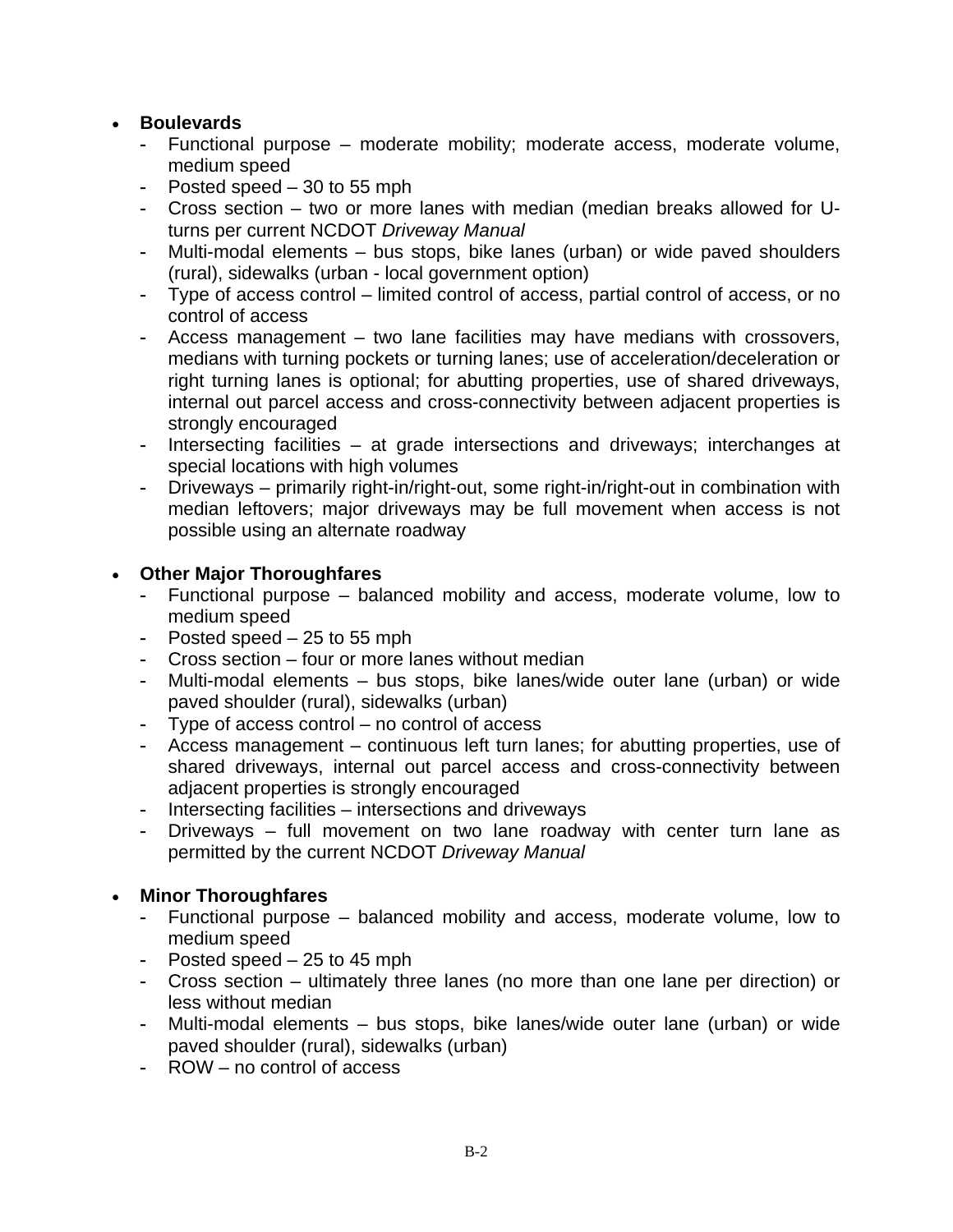- Access management continuous left turn lanes; for abutting properties, use of shared driveways, internal out parcel access and cross-connectivity between adjacent properties is strongly encouraged
- Intersecting facilities intersections and driveways
- Driveways full movement on two lane with center turn lane as permitted by the current NCDOT *Driveway Manual*

### Other Highway Map Definitions

- **Existing** Roadway facilities that are not recommended to be improved.
- **Needs Improvement** Roadway facilities that need to be improved for capacity, safety, or system continuity. The improvement to the facility may be widening, other operational strategies, increasing the level of access control along the facility, or a combination of improvements and strategies. *"Needs improvement" does not refer to the maintenance needs of existing facilities.*
- **Recommended** Roadway facilities on new location that are needed in the future.
- **Interchange** Through movement on intersecting roads is separated by a structure. Turning movement area accommodated by on/off ramps and loops.
- **Grade Separation** Through movement on intersecting roads is separated by a structure. There is no direct access between the facilities.
- **Full Control of Access** Connections to a facility provided only via ramps at interchanges. No private driveway connections allowed.
- **Limited Control of Access** Connections to a facility provided only via ramps at interchanges (major crossings) and at-grade intersections (minor crossings and service roads). No private driveway connections allowed.
- **Partial Control of Access** Connections to a facility provided via ramps at interchanges, at-grade intersections, and private driveways. Private driveway connections shall be defined as a maximum of one connection per parcel. One connection is defined as one ingress and one egress point. These may be combined to form a two-way driveway (most common) or separated to allow for better traffic flow through the parcel. The use of shared or consolidated connections is highly encouraged.
- **No Control of Access** Connections to a facility provided via ramps at interchanges, at-grade intersections, and private driveways.

# *Public Transportation and Rail Map*

- **Bus Routes** The primary fixed route bus system for the area. Does not include demand response systems.
- **Fixed Guideway** Any transit service that uses exclusive or controlled rights-of-way or rails, entirely or in part. The term includes heavy rail, commuter rail, light rail, monorail, trolleybus, aerial tramway, included plane, cable car, automated guideway transit, and ferryboats.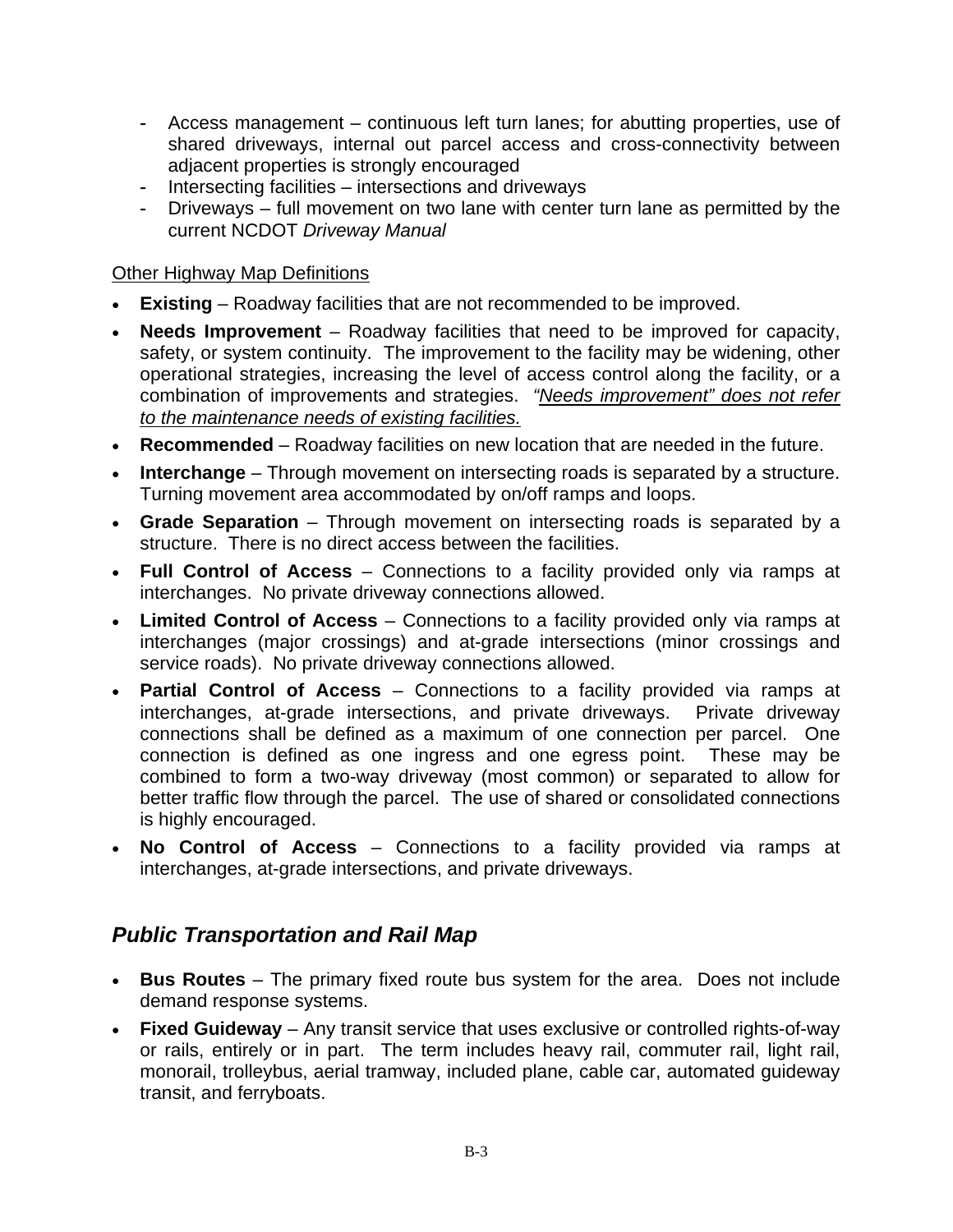- **Operational Strategies** Plans geared toward the non-single occupant vehicle. This includes but is not limited to HOV lanes or express bus service.
- **Rail Corridor** Locations of railroad tracks that are either active or inactive tracks. These tracks were used for either freight or passenger service.
	- Active rail service is currently provided in the corridor; may include freight and/or passenger service
	- Inactive right of way exists; however, there is no service currently provided; tracks may or may not exist
	- Recommended It is desirable for future rail to be considered to serve an area.
- **High Speed Rail Corridor** Corridor designated by the U.S. Department of Transportation as a potential high speed rail corridor.
	- Existing Corridor where high speed rail service is provided (there are currently no existing high speed corridor in North Carolina).
	- Recommended Proposed corridor for high speed rail service.
- **Rail Stop** A railroad station or stop along the railroad tracks.
- **Intermodal Connector** A location where more than one mode of public transportation meet such as where light rail and a bus route come together in one location or a bus station.
- **Park and Ride Lot** A strategically located parking lot that is free of charge to anyone who parks a vehicle and commutes by transit or in a carpool.

### *Bicycle Map*

- **On Road-Existing** Conditions for bicycling on the highway facility are adequate to safely accommodate cyclists.
- **On Road-Needs Improvement**  At the systems level, it is desirable for **an existing** highway facility to accommodate bicycle transportation; however, highway improvements are necessary to create safe travel conditions for the cyclists.
- **On Road-Recommended** At the systems level, it is desirable for **a recommended** highway facility to accommodate bicycle transportation. The highway should be designed and built to safely accommodate cyclists.
- **Off Road-Existing** A facility that accommodates only bicycle transportation and is physically separated from a highway facility either within the right-of-way or within an independent right-of-way.
- **Off Road-Needs Improvement** A facility that accommodates only bicycle transportation and is physically separated from a highway facility either within the right-of-way or within an independent right-of-way that will not adequately serve future bicycle needs. Improvements may include but are not limited to, widening, paving (not re-paving or other maintenance activities), and improved horizontal or vertical alignment.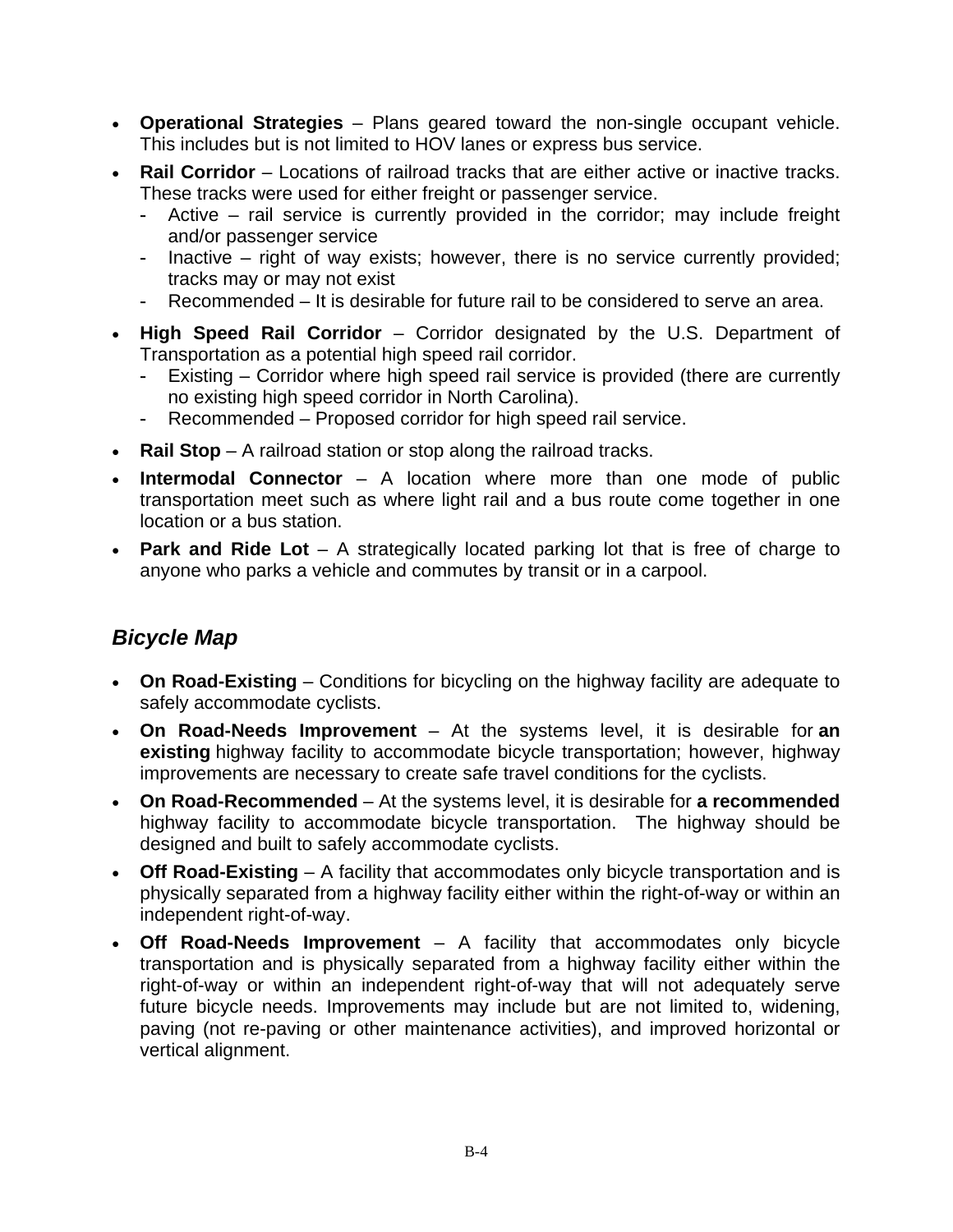- **Off Road-Recommended** A facility needed to accommodate only bicycle transportation and is physically separated from a highway facility either within the right-of-way or within an independent right-of-way.
- **Multi-use Path-Existing** An existing facility physically separated from motor vehicle traffic that is either within the highway right-of-way or on an independent right-of-way that serves bicycle and pedestrian traffic. Sidewalks should not be designated as a multi-use path.
- **Multi-use Path-Needs Improvement** An existing facility physically separated from motor vehicle traffic that is either within the highway right-of-way or on an independent right-of-way that serves bicycle and pedestrian traffic that will not adequately serve future needs. Improvements may include but are not limited to, widening, paving (not re-paving or other maintenance activities), and improved horizontal or vertical alignment. Sidewalks should not be designated as a multi-use path.
- **Multi-use Path-Recommended** A facility physically separated from motor vehicle traffic that is either within the highway right-of-way or on an independent right-of-way that is needed to serve bicycle and pedestrian traffic. Sidewalks should not be designated as a multi-use path.
- **Existing Grade Separation** Locations where existing "Off Road" facilities and "Multi-use Paths" are physically separated from existing highways, railroads, or other transportation facilities. These may be bridges, culverts, or other structures.
- **Proposed Grade Separation** Locations where "Off Road" facilities and "Multi-use Paths" are recommended to be physically separated from existing or recommended highways, railroads, or other transportation facilities. These may be bridges, culverts, or other structures.

# *Pedestrian Map*

- **Sidewalk-Existing** Paved paths (including but not limited to concrete, asphalt, brick, stone, or wood) on both sides of a highway facility and within the highway right-of-way that are adequate to safely accommodate pedestrian traffic.
- **Sidewalk-Needs Improvement** Improvements are needed to provide paved paths on both sides of a highway facility. The highway facility may or may not need improvements. Improvements do not include re-paving or other maintenance activities but may include: filling in gaps, widening sidewalks, or meeting ADA (Americans with Disabilities Act) requirements.
- **Sidewalk-Recommended** At the systems level, it is desirable for a recommended highway facility to accommodate pedestrian transportation or to add sidewalks on an existing facility where no sidewalks currently exist. The highway should be designed and built to safely accommodate pedestrian traffic.
- **Off Road-Existing** A facility that accommodates only pedestrian traffic and is physically separated from a highway facility usually within an independent right-ofway.